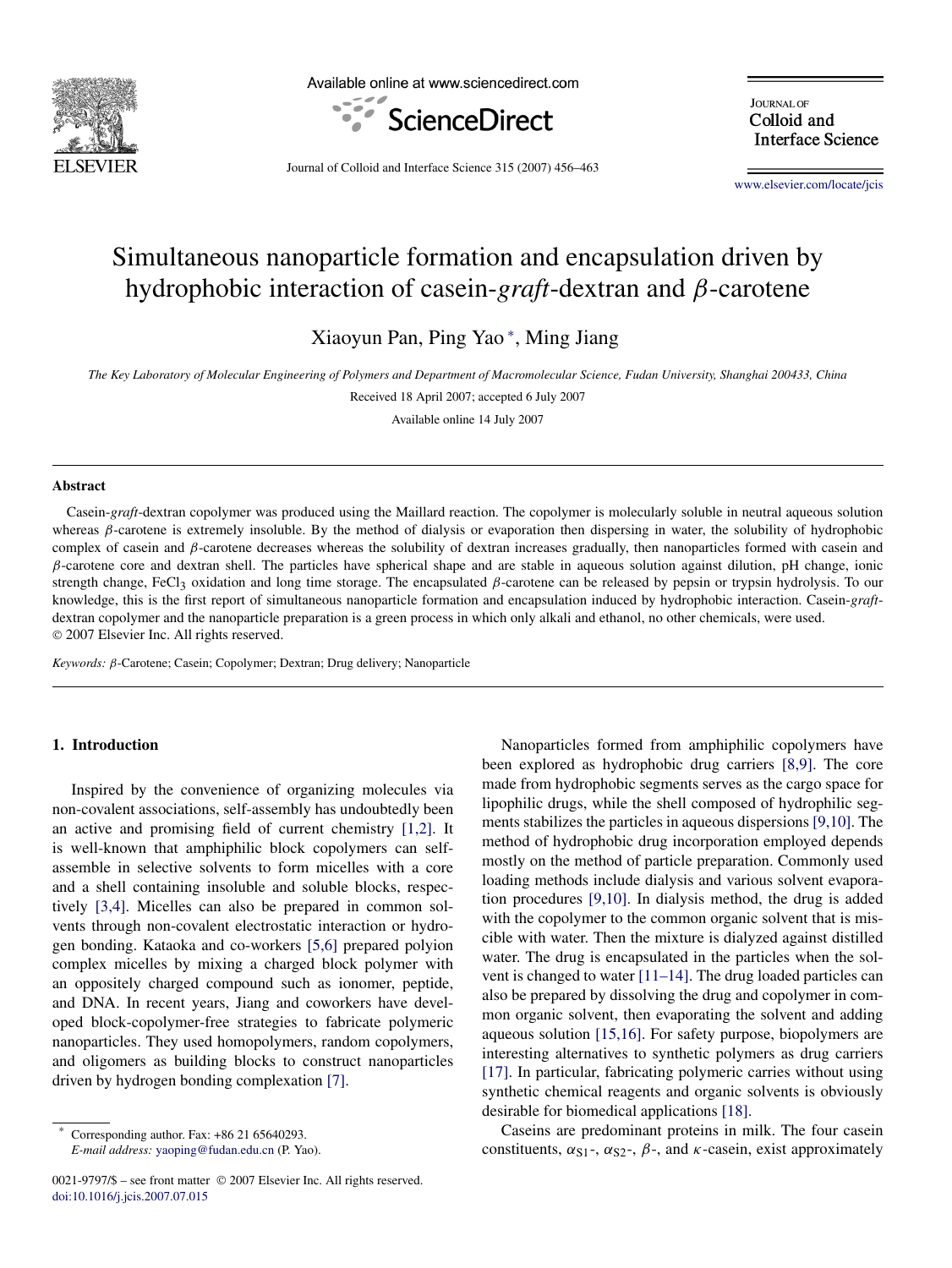in proportions of 4:1:4:1 by weight in cow milk and their molecular weights are 19–25 kDa [\[19\].](#page-6-0) All of the four caseins are amphiphilic and have ill-defined structures [\[20\].](#page-6-0) Caseins exist as polydisperse particles in neutral pH. In our previous work, dextran was grafted to casein to increase the hydrophilicity through the Amadori rearrangement of the Maillard reaction, which is a nontoxic reaction happening naturally during the processing, cooking, and storage of foods [\[21\].](#page-6-0) *β*-Carotene is a precursor of vitamin A. It was reported that *β*-carotene can lower the risk of cancer and is able to act as an antioxidant [\[22\].](#page-6-0) However, the application of *β*-carotene is limited by its sensitivity to light, heat, and air/oxygen and by extremely poor solubility in water. *β*-Carotene can be encapsulated inside carbon nanotubes [\[23\]](#page-6-0) and Triton X100 micelles [\[24\];](#page-6-0) the encapsulation can suppress the light degradation and air oxidation of *β*-carotene.

The hydrophobic drug carriers composed of amphiphilic copolymers usually form nanoparticles by themself. In this paper, we used casein-*graft*-dextran (casein-*g*-dextran) copolymer which is molecularly soluble at aqueous solution except at pH 4.6 to fabricate nanoparticles. We take the advantages of the high hydrophobicity of *β*-carotene to induce the interaction with the hydrophobic segments of casein, forming the particle core; the hydrophilic dextran shell makes the particles stable and dispersible in the pH range of 2−12. This is a process of simultaneous nanoparticle formation and encapsulation driven by hydrophobic interaction, which has not been reported before.

#### **2. Materials and methods**

#### *2.1. Materials*

Casein (technical grade) was from Sigma Chemical Co (St. Louis, MO). *β*-Carotene (≥97%, ≈1600 units/mg) was from Fluka Chemie GmbH (Buchs, Switzerland). Dextran (*M*<sup>w</sup> 10 kDa), pepsin (high pure, 3000–3500 NFU*/*mg) and trypsin (USP, *>*2500 U*/*mg) were from AMRESCO Inc (Solon, OH). Casein-*g*-dextran copolymer was prepared by 8 or 20 h Maillard reaction at pH 7.0 with molar ratio of casein to dextran 1:8 as previously reported [\[21\].](#page-6-0) Briefly, casein was dissolved in deionized water and the solution was adjusted to pH 7.0 with NaOH, and then dextran solution was added. The mixture solution was lyophilized. The frozen-dry powder was reacted at 60 °C and relative humidity of 78.9%. The resultant products were kept at −20 ◦C before use. *o*-Phthaldialdehyde assay was used to analyze the grafting degree of casein. Averagely, about 3 and 5.8 dextran molecules were grafted to one casein molecule after 8 and 20 h Maillard reaction, respectively.

#### *2.2. Nanoparticle preparation*

*β*-Carotene was dissolved/dispersed in absolute ethanol with a designed concentration  $(0.1–5\%, w/v)$  and the solution was sonicated for 10 min. The same volumes of *β*-carotene ethanol solution and 1 mg*/*mL casein-*g*-dextran copolymer aqueous solution (pH 7.0) were mixed together, the resultant mixture was stirred for 24 h, and then the solvent of the mixture was totally removed under vacuum at  $0^{\circ}$ C. In succession, the sample was re-dispersed in water and the medium was removed again under vacuum at 0 ◦C. After that, cyclohexane or ethanol was used to wash the sample several times to remove unencapsulated *β*-carotene completely until the solvent phase was colorless. Finally, the sample was dried under vacuum at room temperature and then was stored at  $4^{\circ}$ C before use. In the procedure, the samples were kept in dark to avoid the light degradation of *β*-carotene.

### *2.3. Measurements*

Dynamic light scattering (DLS) was measured using a laser light scattering spectrometer (Malvern Autosizer 4700, Malvern Instrument, Worcs, UK) equipped with a multi-*τ* digital time correlator (Malvern PCS7132) and Compass 315 M-100 Diode-Pumped Laser (output power  $\geq 100$  mW,  $\lambda_0 =$ 532 nm; Coherent Laser division, Santa Clara, CA) as the light source. All DLS measurements were performed at 25*.*0±0*.*1 ◦C and at 90◦ scattering angle. The measured time correlation functions were analyzed by the automatic program equipped with the correlator. Apparent *z*-averaged hydrodynamic diameter  $\langle D_h \rangle$  (simply written as hydrodynamic diameter) and polydispersity index  $(\mu_2/\Gamma^2)$  [\[25\]](#page-6-0) were obtained by a CONTIN mode analysis. The copolymer concentration for DLS measurement was shown in casein concentration, which was 1.0 mg*/* mL in each sample.

*ζ* -Potentials of the samples were recorded at 25 ◦C on a ZetaSizer Nano ZS90 (Malvern Instrument, Worcs, UK) based on the technique of Laser Doppler Electrophoresis. The electrophoresis mobility  $U<sub>E</sub>$  was measured and the zeta potential *ζ* was calculated by Henry equation [\[26\],](#page-6-0)  $U_E = (2\varepsilon \zeta/3\eta) f(k_a)$ , where  $\varepsilon$ ,  $\eta$ ,  $f(k_a)$  were the dielectric permittivity of the solvent, viscosity of the solution, and Henry's function. The value of  $f(k_a)$  here was determined to be 1.5 according to Smoluchowski approximation. The copolymer concentration for *ζ* -potential measurement was shown in casein concentration, which was 1.0 mg*/*mL in each sample.

X-ray powder diffraction (XRD) data were acquired from thin layer samples molded with dried powder samples. The measurements were carried out on a X'Pert Pro diffractometer (PANalytical, Almelo, Holland) using  $CuK\alpha_1$  radiation ( $\lambda =$ 1.541 Å) and  $2\theta$  scattering angle of  $8-60^\circ$ .

Atomic force microscopy (AFM) samples were prepared by drying the solution naturally on freshly cleaved mica surface. Image acquisitions were performed in Tapping Mode on a Digital Instruments Nanoscope IV (Veeco Instruments, Santa Barbara, CA) equipped with a silicon cantilever of 125  $\mu$ m and an E-type vertical engage piezoelectric scanner. The drive frequency was 248 kHz and the voltage was between 2.0 and 3.0 V. A drive amplitude of 56 mV, a set point of 1.5 V, and a scan rate of 1.0 Hz were used. Height signal and phase signal were acquired simultaneously.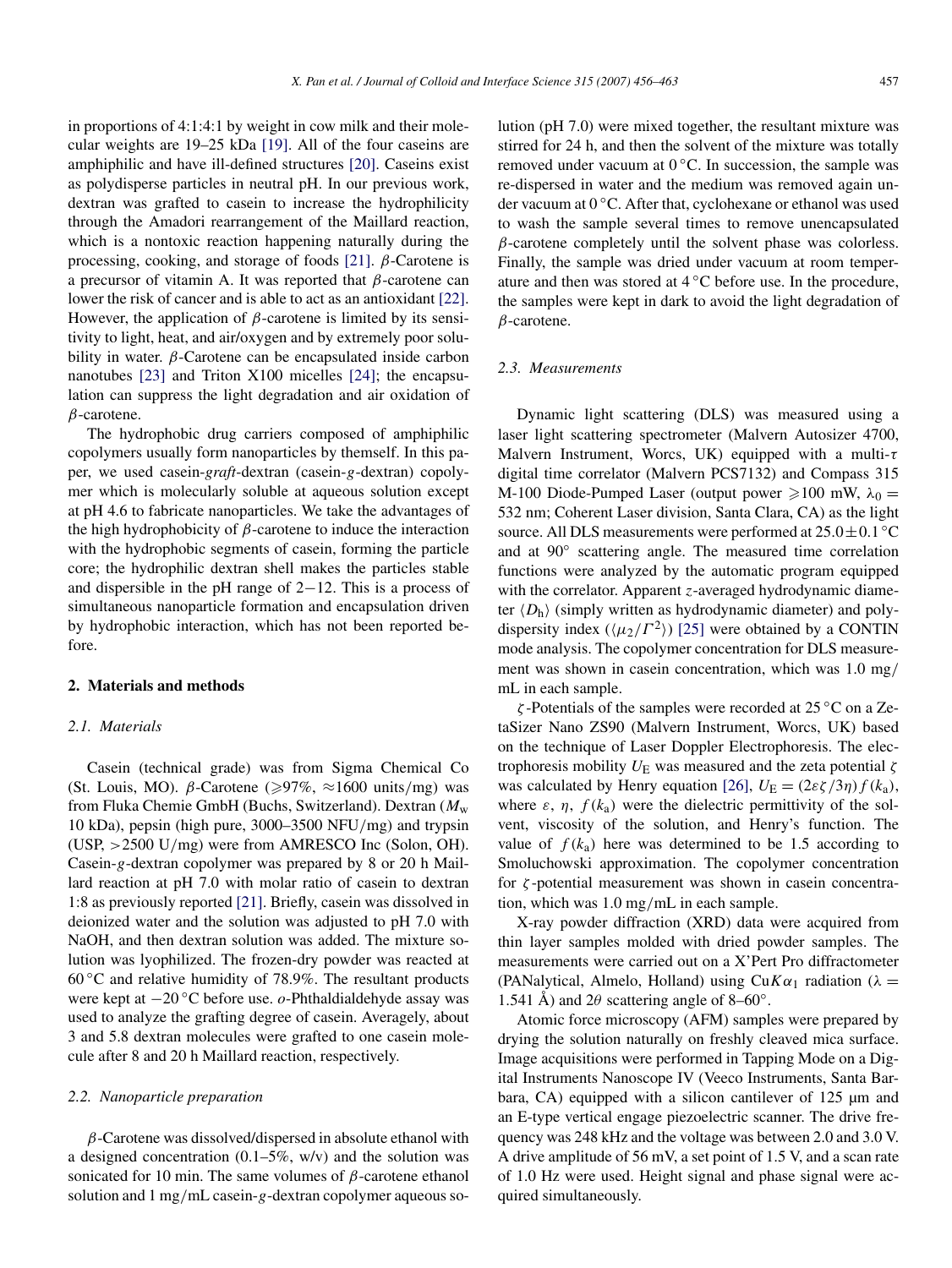# <span id="page-2-0"></span>*2.4. Release of encapsulated β-carotene through pepsin or trypsin hydrolysis*

1 mg of *β*-carotene/copolymer nanoparticle powder was dissolved/dispersed in 1 mL of 0.1 M HCl. The solution was incubated at  $37^{\circ}$ C and then 50 µL pepsin solution (0.2 mg pepsin in 1 mL 0.1 M HCl) was added to initiate the hydrolysis [\[27\].](#page-6-0) Aliquot of the hydrolysis solution was taken out at intervals of 15 min. The hydrolysis was stopped by adding 0.5 mL of 1 M NaOH. Then, 1.5 mL of cyclohexane was added and the resultant solution was stirred gently for 1 h to extract released *β*-carotene. The absorbance of the cyclohexane phase at 455 nm was recorded on a UV–vis spectrometer (Lambda 35, Perkin Elmer, Waltham, MA). The release through trypsin hydrolysis was performed at 0.2 M pH 8.0 Tris-HCl buffer and the hydrolysis was stopped by adding 0.5 mL of 0.2 M HCl; the other conditions were same as pepsin hydrolysis [\[28\].](#page-6-0)

### *2.5. Stability of β-carotene against FeCl3 oxidation*

Two kinds of samples, the solution of *β*-carotene/copolymer nanoparticles and the solution of *β*-carotene/copolymer nanoparticles hydrolyzed by trypsin, were used to study the stability. Sample solution of 100 µL (1 mg/mL, pH 7.0) was mixed with 100 μL of 20 μg/mL FeCl<sub>3</sub> solution. The mixture was incubated at room temperature for a designed time and then FeCl<sub>3</sub> was removed by ultrafiltration. 1 mL of water was added to dissolve/disperse the sample and 1 mL cyclohexane was added to extract all *β*-carotene by vigorous stir until water phase was colorless. The absorbance of the cyclohexane phase was recorded at 455 nm.

## *2.6. Quantitative analysis of encapsulated β-carotene in the nanoparticles*

The method is similar as the release of encapsulated *β*-carotene using trypsin hydrolysis. The hydrolysis prolonged for 24 h to release *β*-carotene completely. After the stop of the hydrolysis, cyclohexane was added and the resultant solution was stirred for several hours until the water phase was colorless. The absorbance of the cyclohexane phase at 455 nm was recorded.

## **3. Results and discussion**

We prepared casein-*g*-dextran copolymer by grafting dextran (10 kDa) molecules to casein backbone. The copolymer is soluble in pH 7.0 aqueous solution, but insoluble in ethanol due to the insolubility of dextran side chains. *β*-Carotene is extremely insoluble in aqueous solution, while its solubility increases to 30 mg*/*L in ethanol [\[29\].](#page-6-0) We mixed same volumes of the copolymer aqueous solution and *β*-carotene ethanol dispersion together. In 1:1 water/ethanol (v/v) solvent, precipitates composed of the copolymer and *β*-carotene appeared after 4 days' storage. Control experiments excluded the interaction between dextran and *β*-carotene; therefore, the precipitates indicate that the interaction between casein and *β*-carotene exists.



Fig. 1. Hydrodynamic diameter changes of the particles at different pH aqueous solutions. The particles were produced by weight ratios of *β*-carotene to casein 1:3 and 3:3 in feed and produced without *β*-carotene.

Freshly prepared copolymer and *β*-carotene mixture was dialyzed against 70, 80, 90 and 100% water solution (water percentage in water ethanol solvent, v/v) step by step to increase water concentration in the solution gradually. When water percentage increased to 100%, DLS measurement detected particles with hydrodynamic diameter about 200 nm, implying that the nanoparticles formed in the process of increasing water concentration.

The gas pressure of water and ethanol at  $0\,^{\circ}\text{C}$  is 4.6 and 12.3 mm Hg [\[30\],](#page-7-0) respectively, therefore, ethanol evaporates from the sample preferentially. During evaporation process, the percentage of residual ethanol in the sample decreases gradually just as the dialysis process described above. We also used "evaporation method" to fabricate nanoparticles of the copolymer and *β*-carotene at pH 7.0. After all of the solvent was removed, water was added to the particle sample to produce the particle dispersion in water. Fig. 1 shows the hydrodynamic diameters of the particles with and without *β*-carotene at different pH aqueous solution. The copolymer alone exhibits pH dependent behavior, that is, no particles form over a broad pH range except at pH 4.6, the isoelectric point (pI) of casein. The copolymer forms particles with hydrodynamic diameter about 80 nm at pH 4.6. When pH of the copolymer solution is not at 4.6, DLS measurement shows no peak in the size distribution curves, indicating that the copolymer dissolves molecularly in the solution. This result consists with our previous study and the explanation is that the electrostatic repulsion of casein and the hydrophilic dextran side chains make the copolymer molecularly soluble in aqueous solution [\[21\].](#page-6-0) However, in the presence of *β*-carotene, the copolymer behaves differently. Nanoparticles form and their hydrodynamic diameter is about 200 nm at pH 7.0, which is similar as the particles produced by the dialysis method. The particles are stable over the pH range of 2.0–12.0; the size of the particles changes, but the scattering light intensity and polydispersity index (*<*0.2) do not change. Fig. 1 shows that the minima of hydrodynamic diameter occur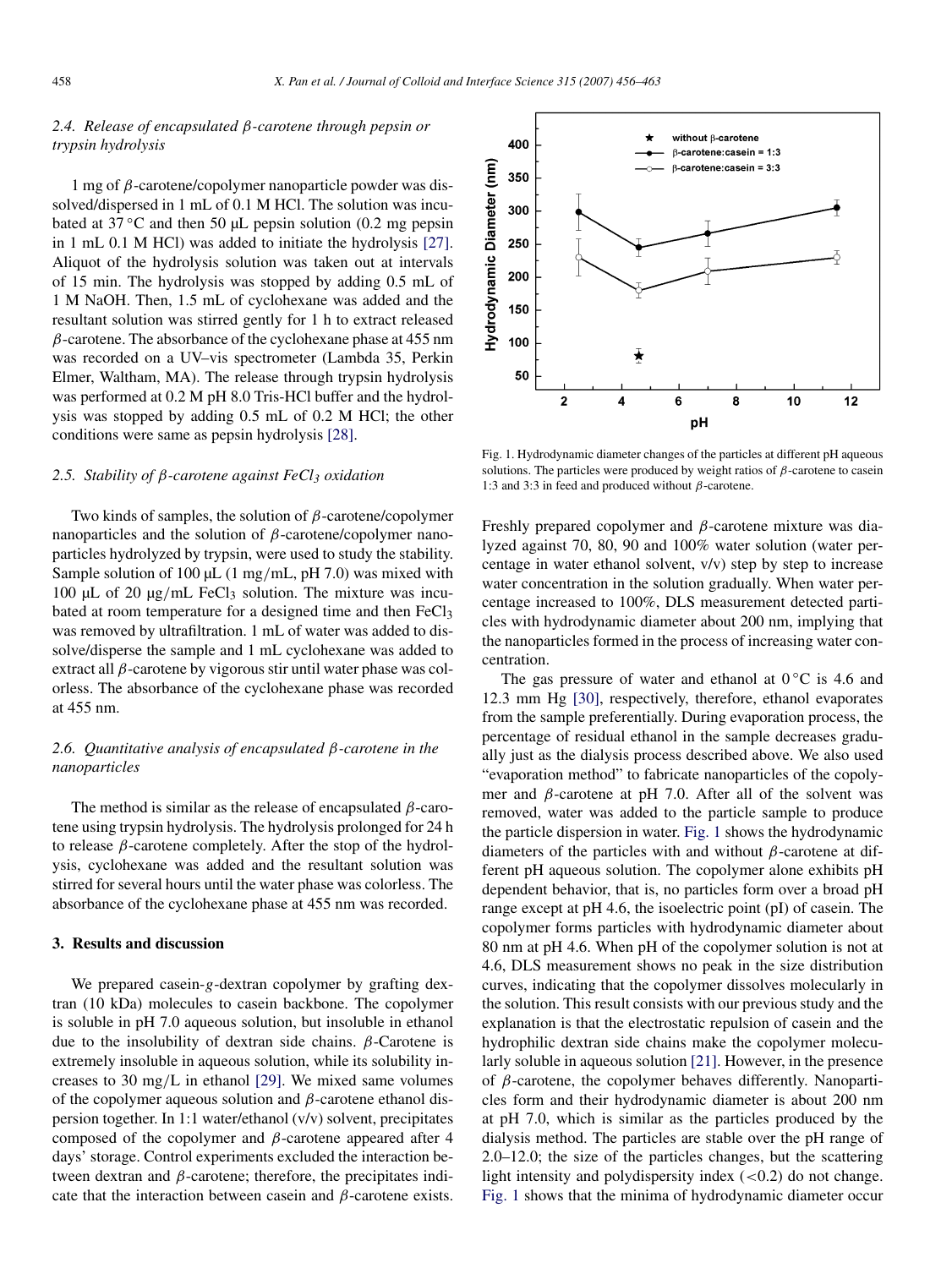

Fig. 2. The pH dependence of *ζ* -potentials of casein-*g*-dextran copolymer before and after encapsulation of *β*-carotene.

at pH 4.6. It is obvious that the electrostatic repulsion of casein causes the particles to expand when pH is away from pI of casein.

[Fig. 1](#page-2-0) shows that at pH 4.6 the particles composed of the copolymer and *β*-carotene are larger than the particles composed of the copolymer alone. It is possible that the incorporation of *β*-carotene increases the volume of the particle core. Two curves of the hydrodynamic diameters of the particles produced by weight ratios of *β*-carotene to casein 1:3 and 3:3 in feed against pH show parallel variation; the increase of the weight ratio of *β*-carotene to casein in feed causes the hydrodynamic diameter to decrease about 70 nm in the pH range we studied. The reason is not understood. The particles discussed here were prepared using the copolymer with average grafting number of 5.8. Another copolymer with average grafting number of 3.0 was also used to prepare particles with *β*-carotene. DLS result does not show significant difference between these two kinds of particles.

Fig. 2 shows *ζ* -potential curves of the individual copolymer and the nanoparticles composed of the copolymer and *β*-carotene at different pH. As we know, *ζ* -potential is directly related to the surface net charges of macromolecules and particles [\[31\].](#page-7-0) For the copolymer solution, the charges of casein determine *ζ* -potentials. The zero *ζ* -potential appears at pH 4.6 which is the pI of casein. The copolymer shows positive and negative  $\zeta$ -potential values when the pH of the solution is lower and higher than 4.6, respectively. It is noticeable that the *ζ* -potential curve of the particles is completely different, that is, the *ζ* -potential values are about zero in the whole pH range we studied. This indicates that the casein chains are buried in the particle core for reason that their charges cannot influence *ζ* -potentials. This also indicates that it is the hydrophilic dextran chains, not charges that stabilize the particles in aqueous solution. Considering the result in [Fig. 1](#page-2-0) that the copolymer alone is molecularly soluble when the pH of the solution is not at 4.6, but the copolymer forms particles with  $\beta$ -carotene in the pH range of 2–12, and our control experiments that indi-

| Table |  |
|-------|--|
|-------|--|

| Quantitative analysis of encapsulated $\beta$ -carotene in the nanoparticles |  |
|------------------------------------------------------------------------------|--|
|------------------------------------------------------------------------------|--|

| Weight<br>ratio <sup>a</sup> | Encapsulated<br>amount <sup>b</sup> $(\% )$ | Encapsulation<br>efficiency <sup>c</sup> $(\%)$ |
|------------------------------|---------------------------------------------|-------------------------------------------------|
| 1:10                         | $5.4 \pm 0.4$                               | $54 \pm 4$                                      |
| 1:1                          | $10.5 \pm 0.5$                              | $10.5 \pm 0.5$                                  |
| 5:1                          | $18.8 \pm 0.3$                              | $4.7 \pm 0.1$                                   |

<sup>a</sup> Weight ratio of *β*-carotene in feed to casein in feed.

b Weight ratio of encapsulated *β*-carotene to casein in feed. c Weight ratio of encapsulated *β*-carotene to *β*-carotene in feed.

vidual casein or individual dextran cannot form particles with *β*-carotene at the same condition, we can conclude that the particles have casein and *β*-carotene core and dextran shell. This particle structure consists with the result that the solubility of the hydrophobic complex of casein and *β*-carotene decreases while the solubility of dextran increases during the process of dialysis or evaporation.

The study above shows that the encapsulation of  $\beta$ -carotene is based on the hydrophobic interaction between *β*-carotene and hydrophobic segments of casein. Quantitative analysis of encapsulated *β*-carotene in the particles (Table 1) shows that at the weight ratio of *β*-carotene to casein 1:10 in feed, the encapsulated amount is about 5.4%, while the encapsulation efficiency is high, reaching about 54%. Increasing the weight ratio of *β*-carotene to copolymer in feed, the encapsulated amount increases whereas the encapsulation efficiency decreases. This reflects that the binding constant of casein and *β*-carotene is not a big value. At the weight ratio of *β*-carotene to casein 5:1 in feed, the encapsulation efficiency is only 4.7%, but the encapsulated amount reaches 18.8%, that is, one copolymer molecule can encapsulate 8.5 *β*-carotene molecules averagely. Table 1 shows that the encapsulation efficiency cannot reach 100% at any weight ratio in feed. This may be ascribed to that the *β*-carotene molecules located on the surface of the particles were removed by cyclohexane or ethanol during the wash process.

The stability of *β*-carotene/copolymer particles against dilution at pH 7.0 was investigated using DLS. We found that decreasing particle concentration from 1000 to 1 mg*/*L (shown in casein concentration), the size distributions do not change, indicating that the particles do not dissociate. When the particle concentration is less than 1 mg*/*L, the noise is too strong in DLS measurement, so we cannot obtain the particle dissociation concentration. This is different from the individual copolymer which only forms particles at pH 4.6 with particle dissociation concentration of about 10 mg*/*L [\[21\].](#page-6-0) [Fig. 3](#page-4-0) displays almost reproducible hydrodynamic diameter distributions of *β*-carotene/copolymer particles in water monitored over a period as long as 91 days. In the solution with physiological ionic strength, *β*-carotene/copolymer particles are stable, whereas the individual copolymer particles formed at pH 4.6 tend to dissociation. Perhaps, dextran side chains increase steric hindrance and salt screens inter-copolymer electrostatic attraction, therefore, the individual copolymer prefers to dissolve in molecular state. On the other hand, it is the interaction of casein and *β*-carotene that causes the high stability of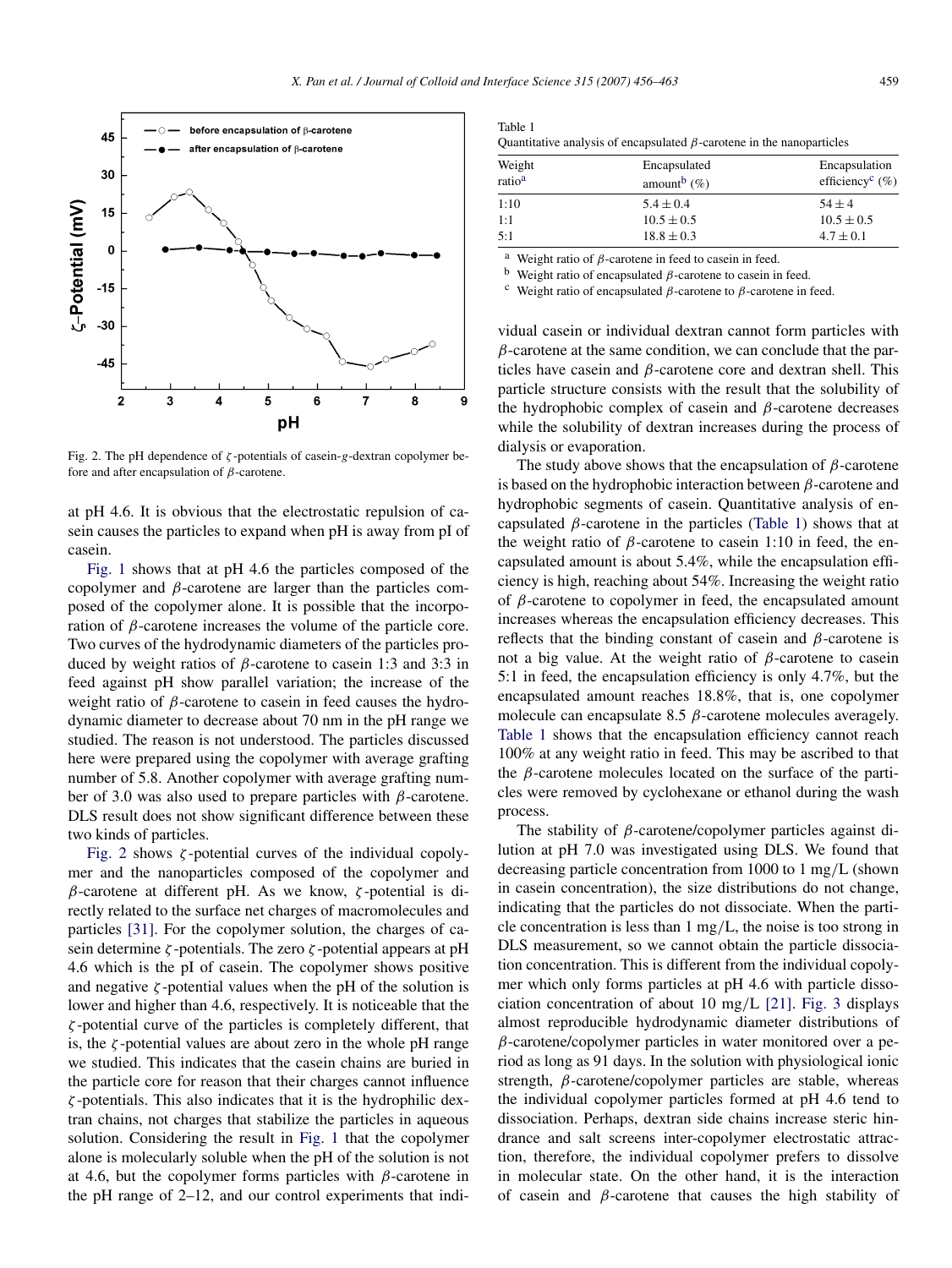<span id="page-4-0"></span>

Fig. 3. Hydrodynamic diameter distributions of the particles composed of the copolymer and *β*-carotene at pH 7.0 after 1 and 91 days' storage.



Fig. 4. XRD patterns of *β*-carotene, casein-*g*-dextran copolymer before and after encapsulation of *β*-carotene.

*β*-carotene/copolymer particles against dilution, storage, ionic strength change and pH change. Another advantage is that the particles can be stored in dried form after preparation as described in experimental section. These are no doubt valuable characters for the practical applications of the particles.

X-ray powder diffraction (XRD) measurements were performed to study the structure of *β*-carotene in the particles. Pure  $\beta$ -carotene exhibits strong crystal diffraction peaks (Fig. 4) whose  $2\theta$  values consist with the data in powder diffraction database (JCPDS cards, No. 14-0912). Casein-*g*-dextran copolymer does not show any diffraction peak, but a broad band as of soft polymers. For *β*-carotene/copolymer particles, some small diffraction peaks appear together with the broad band. All of these small peaks are identical with pure *β*-carotene diffraction pattern although the intensities are much weaker. The explanation may be that *β*-carotene in the particles has poor crystal regularity. The interaction of *β*-carotene with casein may decrease the crystalline order and crystallite size of *β*-carotene effectively, and this will be more advantageous for nutrient delivery than pure *β*-carotene. *β*-Carotene crystallites

in the particles may have important effect on particle formation. As discussed above, the hydrophobicity of individual copolymer is too weak to form particles whereas the hydrophobicity of *β*-carotene is too strong to dissolve in water. It is possible that after interaction with *β*-carotene as well as the aggregation and crystallization of *β*-carotene, casein chains are trapped in the aggregates, resulting in the formation of the particles.

[Fig. 5](#page-5-0) shows atomic force microscopy (AFM) images of both copolymer particles and *β*-carotene/copolymer particles. Height image [\(Fig. 5B](#page-5-0)) and phase image [\(Fig. 5C](#page-5-0)) were acquired simultaneously; so did [Figs. 5E and 5F.](#page-5-0) The height mode of AFM reflects the surface property of the object, while the phase mode measures the stiffness or elasticity difference of the object [\[32\].](#page-7-0) For *β*-carotene/copolymer particles, the height image shows globular shape with smooth surface. On average of 40 particles, the diameter is about  $110 \pm 45$  nm and the height is about  $6 \pm 2$  nm, which is much smaller than the hydrodynamic diameter of about 200 nm measured using DLS. As we know, DLS provides the data for the particles swollen in solution, while AFM shows the images of the particles spread and collapsed on mica surface. For the copolymer particles without *β*-carotene at pH 4.6, the diameter is about 70 nm and the height is about 4 nm, indicating that the copolymer particles are smaller than *β*-carotene/copolymer particles which consists with the DLS results [\(Fig. 1\)](#page-2-0).

The phase image of *β*-carotene/copolymer particles shows both bright and dark areas in each of the particles whereas the phase image of copolymer particles shows dark area only. In phase mode, more rigid material generally results in brighter image [\[33\].](#page-7-0) As *β*-carotene is a stiff molecule and tends to crystallization in the particles proved by XRD analysis, we can deduce that the bright area is the image of *β*-carotene. The phase image shows that  $\beta$ -carotene disperses inside the particles.

As mentioned above, *β*-carotene/copolymer particles are stable in the solution with physiological ionic strength. This implies that the hydrophobic interaction between *β*-carotene and casein is too strong to be destroyed in this condition. In order to release *β*-carotene encapsulated in the particles, pepsin and trypsin were used to hydrolyze casein. Pepsin and trypsin are proteases; they are able to degrade protein in stomach and pancreas respectively. In our release experiment, cyclohexane as a good solvent for *β*-carotene was used to extract *β*-carotene released from the particles. A control experiment verified that *β*-carotene cannot be released without pepsin or trypsin in the same conditions. [Fig. 6](#page-5-0) shows the release curves of encapsulated *β*-carotene under the hydrolysis of pepsin and trypsin. Our control experiment showed that the individual copolymer was almost hydrolyzed by trypsin for 30 min at same condition (data not shown). However, the curves in [Fig. 6](#page-5-0) show that almost no  $\beta$ -carotene is released during the first 75 min pepsin hydrolysis and first 60 min trypsin hydrolysis. This is understandable as it takes more time for proteases to hydrolyze the casein interacted with *β*-carotene in the core. The released *β*-carotene increases suddenly to about 50% when the hydrolysis reactions proceed for 100 min, and then there is a slow release process in both cases. The encapsulated *β*-carotene can be completely released after 6 h hydrolysis. In our hydrolysis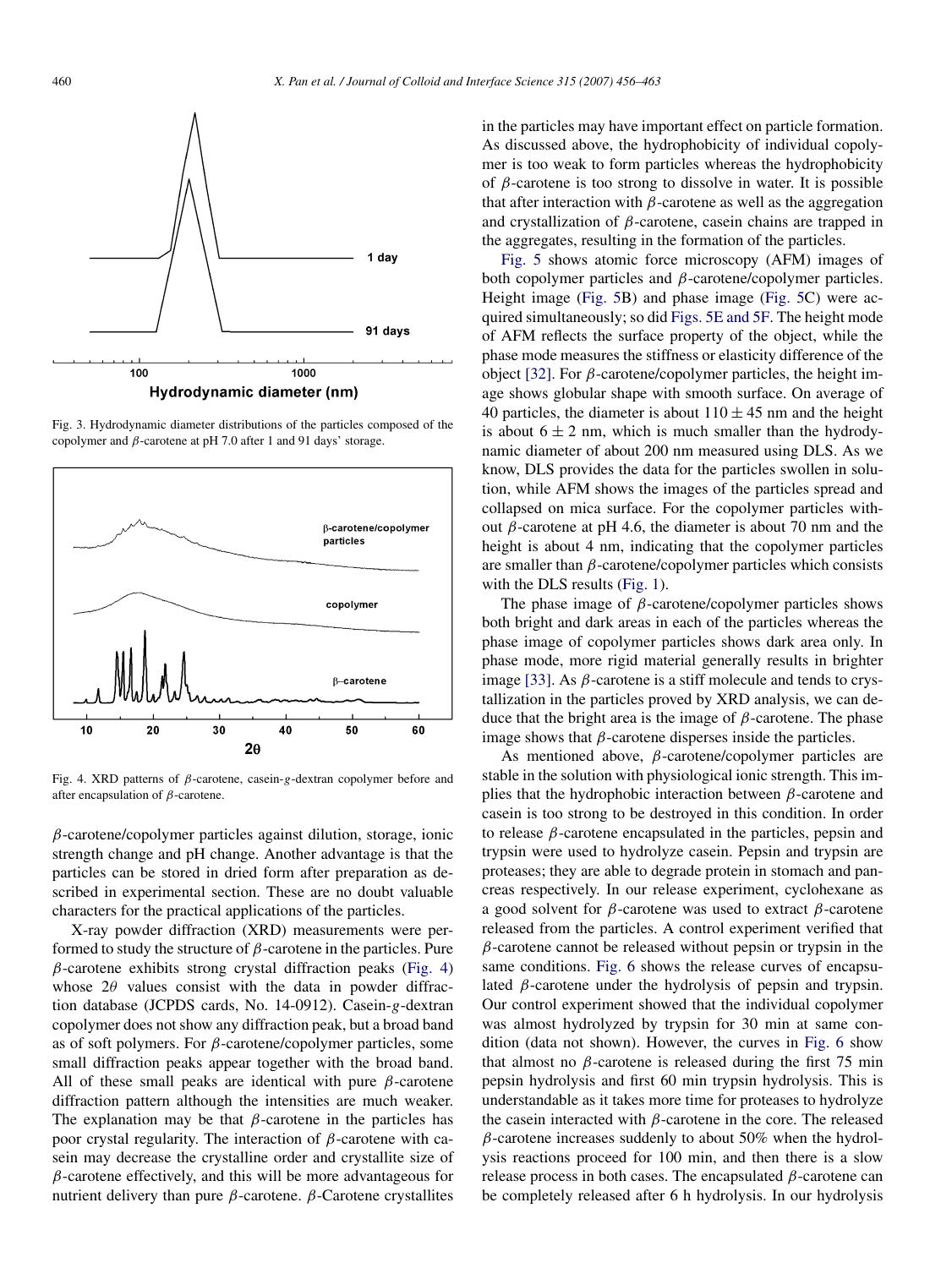<span id="page-5-0"></span>

Fig. 5. AFM height images (A, B) and phase image (C) of the particles composed of *β*-carotene and copolymer at pH 7.0; AFM height images (D, E) and phase image (F) of the particles composed of copolymer alone at pH 4.6.



Fig. 6. Release of *β*-carotene from the particles using (A) pepsin and (B) trypsin hydrolysis.

and analysis processes, some of *β*-carotene might be exposed on the surface of the particles and then was extracted by cyclohexane. In the absence of cyclohexane, it may take more time for *β*-carotene to leave the particles. However, from Fig. 6 we can expect that  $\beta$ -carotene will be released from the particles in gastroenteric system *in vivo*. DLS result of the degradation of *β*-carotene/copolymer nanoparticles under trypsin hydrolysis without using cyclohexane was shown in supporting material.

*β*-Carotene is unstable to heat, light, and air/oxygen [\[34\].](#page-7-0) The behavior of *β*-carotene in organic solvents has been studied using electrochemical, optical absorption spectroscopy, etc. [\[24,35\].](#page-6-0)  $\beta$ -Carotene can easily lose two electrons by electrochemical or chemical oxidation with  $FeCl<sub>3</sub>$ ,  $I<sub>2</sub>$ , etc. The reaction can be monitored by measuring the absorbance of *β*-carotene around 460 nm in  $CH_2Cl_2$ . In this study, FeCl<sub>3</sub> oxidation was investigated to examine the stability of *β*-carotene encapsulated in the particles and released from the particles by trypsin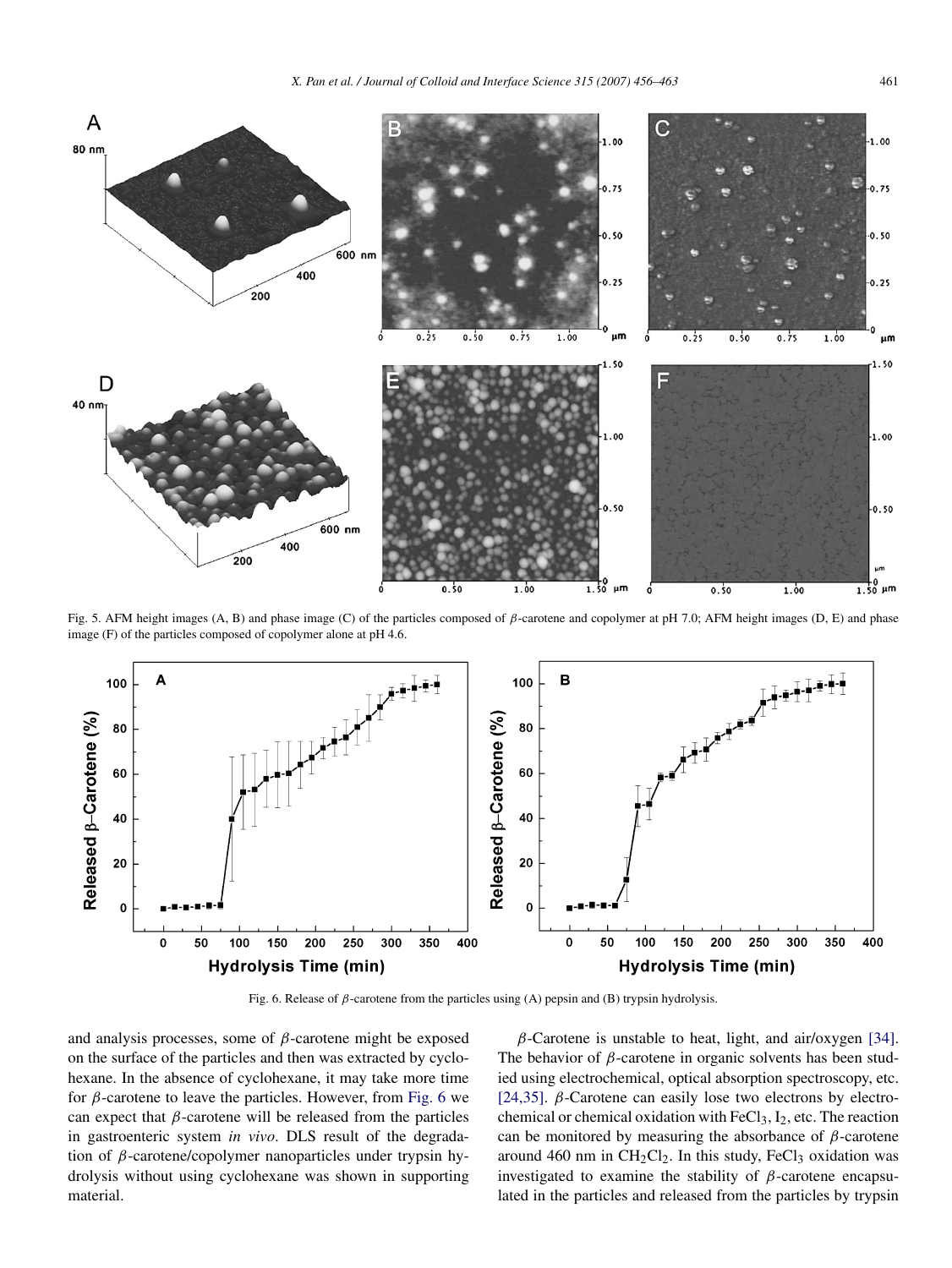<span id="page-6-0"></span>

Fig. 7. The stability of *β*-carotene against FeCl<sub>3</sub> oxidation studied by measuring 455 nm absorbance of *β*-carotene extracted in cyclohexane.

hydrolysis. After  $\beta$ -carotene reacted with FeCl<sub>3</sub> and then was extracted by cyclohexane, the absorbance at 455 nm, the maximum absorbance of *β*-carotene in cyclohexane, was measured. Fig. 7 shows the data of both encapsulated and released *β*-carotene. The decrease of the absorbance levels off after 50 min reaction with FeCl<sub>3</sub> for the encapsulated  $β$ -carotene, while the absorbance decreases continually and more quickly with the reaction time for the  $\beta$ -carotene released through 4 h hydrolysis. For the encapsulated  $\beta$ -carotene, the initial decrease of the absorbance at first 50 min may result from the *β*-carotene located on or close to the surface of the particle core where  $FeCl<sub>3</sub>$  is accessible; no further decrease of the absorbance indicates that the *β*-carotene located inside the particle core is properly protected from FeCl<sub>3</sub> oxidation. After release through trypsin hydrolysis, the reactivity of  $\beta$ -carotene with FeCl<sub>3</sub> is similar as the naked *β*-carotene (data not shown). This verifies that *β*-carotene becomes much more stable after being encapsulated.

#### **4. Summary**

Casein-*g*-dextran copolymer is soluble in pH 7.0 aqueous solution in molecular state whereas *β*-carotene is extremely insoluble. By the method of dialysis or evaporation then dispersing in water, 50% ethanol solvent of the copolymer and *β*-carotene mixture was changed to 100% aqueous solvent. During this process, the solubility of hydrophobic complex of casein and *β*-carotene decreases whereas the solubility of dextran increases gradually, forming the particles with casein and *β*-carotene core and dextran shell. To our knowledge, this is the first report of simultaneous nanoparticle formation and encapsulation induced by hydrophobic interaction. Casein-*g*-dextran copolymer and copolymer/*β*-carotene particle preparation is a green process in which only alkali and ethanol, no other chemicals, were used.

The particles have spherical shape and their hydrodynamic diameter is about 200 nm at pH 7.0 solution. The particles can be stored in dried form. The aqueous dispersion of the particles is stable against dilution, pH change, ionic strength change, FeCl3 oxidation, and long time storage. The encapsulated *β*carotene can be released by pepsin or trypsin hydrolysis. These characters of the particles provide a possibility for practical applications of the particles to deliver unstable and hydrophobic nutrients and drugs.

## **Acknowledgments**

Financial support of Unilever Shanghai Co. Ltd. (Unilever Research China) is gratefully acknowledged.

#### **Supporting material**

The online version of this article contains additional supporting material.

Please visit [DOI: 10.1016/j.jcis.2007.07.015.](http://dx.doi.org/10.1016/j.jcis.2007.07.015)

#### **References**

- [1] A. Rosler, G.W.M. Vandermeulen, H.A. Klok, Adv. Drug Deliv. Rev. 53 (2001) 95.
- [2] R.F. Service, Science 309 (2005) 95.
- [3] M. Wilhelm, C.L. Zhao, Y.C. Wang, R.L. Xu, M.A. Winnik, J.L. Mura, G. Riess, M.D. Croucher, Macromolecules 24 (1991) 1033.
- [4] M. Moffitt, K. Khougaz, A. Eisenberg, Acc. Chem. Res. 29 (1996) 95.
- [5] A. Harada, K. Kataoka, Science 283 (1999) 65.
- [6] S. Fukushima, K. Miyata, N. Nishiyama, N. Kanayama, Y. Yamasaki, K. Kataoka, J. Am. Chem. Soc. 127 (2005) 2810.
- [7] D.Y. Chen, M. Jiang, Acc. Chem. Res. 38 (2005) 494.
- [8] P.B. Myrdal, S.H. Yalkowasky, in: J. Swarbick, J.C. Boylan (Eds.), Encyclopedia of Pharmaceutical Technology, third ed., Marcel Dekker, New York, 2002, p. 3311.
- [9] C. Allen, D. Maysinger, A. Eisenberg, Colloid Surf. B Biointerfaces 16 (1999) 3.
- [10] M.L. Adams, A. Lavasanifar, G.S. Kwon, J. Pharm. Sci. 92 (2003) 1343.
- [11] M. Yokoyama, T. Okano, Y. Sakurai, K. Kataoka, J. Controlled Release 32 (1994) 269.
- [12] G.S. Kwon, M. Naito, M. Yokoyama, T. Okano, Y. Sakurai, K. Kataoka, Pharm. Res. 12 (1995) 192.
- [13] G.S. Kwon, T. Okano, Adv. Drug Deliv. Rev. 21 (1996) 107.
- [14] S.B. La, T. Okano, K. Kataoka, J. Pharm. Sci. 85 (1996) 85.
- [15] X.C. Zhang, J.K. Jackson, H.M. Burt, Int. J. Pharm. 132 (1996) 195.
- [16] A. Lavasanifar, J. Samuel, G.S. Kwon, J. Controlled Release 77 (2001) 155.
- [17] Y. Hu, X.Q. Jiang, Y. Ding, Q. Chen, C.Z. Yang, Adv. Mater. 16 (2004) 933.
- [18] D. Renard, P. Robert, L. Lavenant, D. Melcion, Y. Popineau, J. Gueguen, C. Duclairoir, E. Nakache, C. Sanchez, C. Schmitt, Int. J. Pharm. 242 (2002) 163.
- [19] D.G. Dalgleish, in: S. Damodaran, A. Paraf (Eds.), Food Proteins and Their Applications, Marcel Dekker, New York, 1997, p. 199.
- [20] D.S. Horne, Curr. Opin. Colloid Interface Sci. 7 (2002) 456.
- [21] X.Y. Pan, M.F. Mu, B. Hu, P. Yao, M. Jiang, Biopolymers 81 (2006) 29.
- [22] G.W. Burton, K.U. Ingold, Science 224 (1984) 569.
- [23] K. Yanagi, Y. Miyata, H. Kataura, Adv. Mater. 18 (2006) 437.
- [24] Z.F. He, L.D. Kispert, J. Phys. Chem. B 103 (1999) 9038.
- [25] X.F. Yuan, A. Harada, Y. Yamasaki, K. Kataoka, Langmuir 21 (2005) 2668.
- [26] S.R. Deshiikan, K.D. Papadopoulos, Colloid Polym. Sci. 276 (1998) 117.
- [27] L.Y. Chen, M. Subirade, Biomaterials 26 (2005) 6041.
- [28] M.M. Vorob'ev, M. Dalgalarrondo, J.M. Chobert, T. Haertle, Biopolymers 54 (2000) 355.
- [29] N.E. Craft, J.H. Soares, J. Agric. Food Chem. 40 (1992) 431.